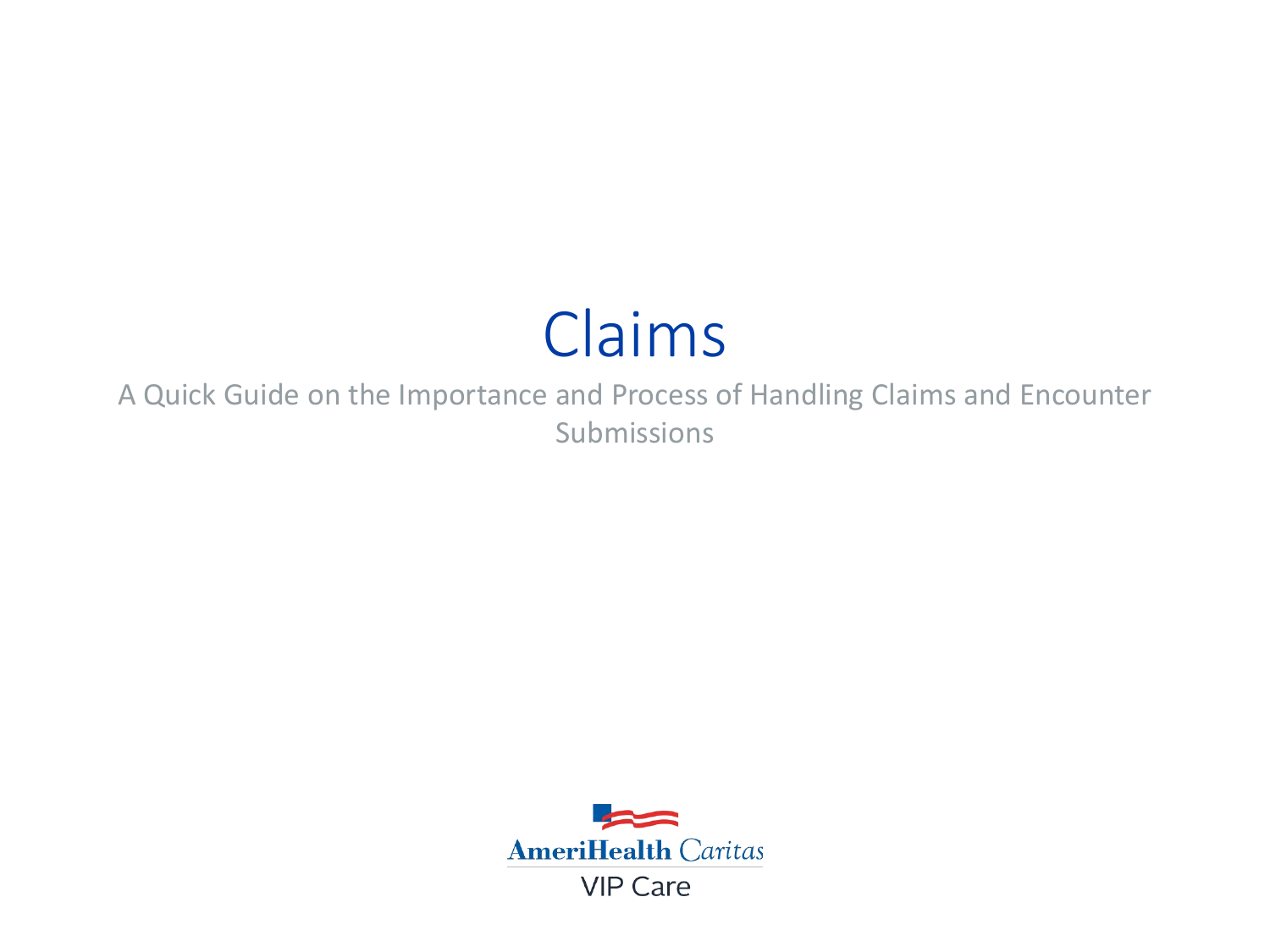# Claims — Benefits of Using Electronic Claims and Payment Options



- Electronic claim submission has been proven to significantly reduce costs. Claims are processed faster, so payments arrive faster.
- Electronic funds transfer (EFT) or Virtual Credit Card (VCC):
	- Cash flow advantages knowing payments will be made automatically on specific dates.
	- $\checkmark$  Eliminates lost, stolen, or delayed checks sent in the mail.
	- $\checkmark$  Decreases administrative costs and increases convenience with no trips to the bank to make deposits during office hours.
	- $\checkmark$  EFT allows you to keep your preferred banking partner.
	- $\checkmark$  Safe and secure.
	- $\checkmark$  Reduces paper.
	- $V$  It's FRFF.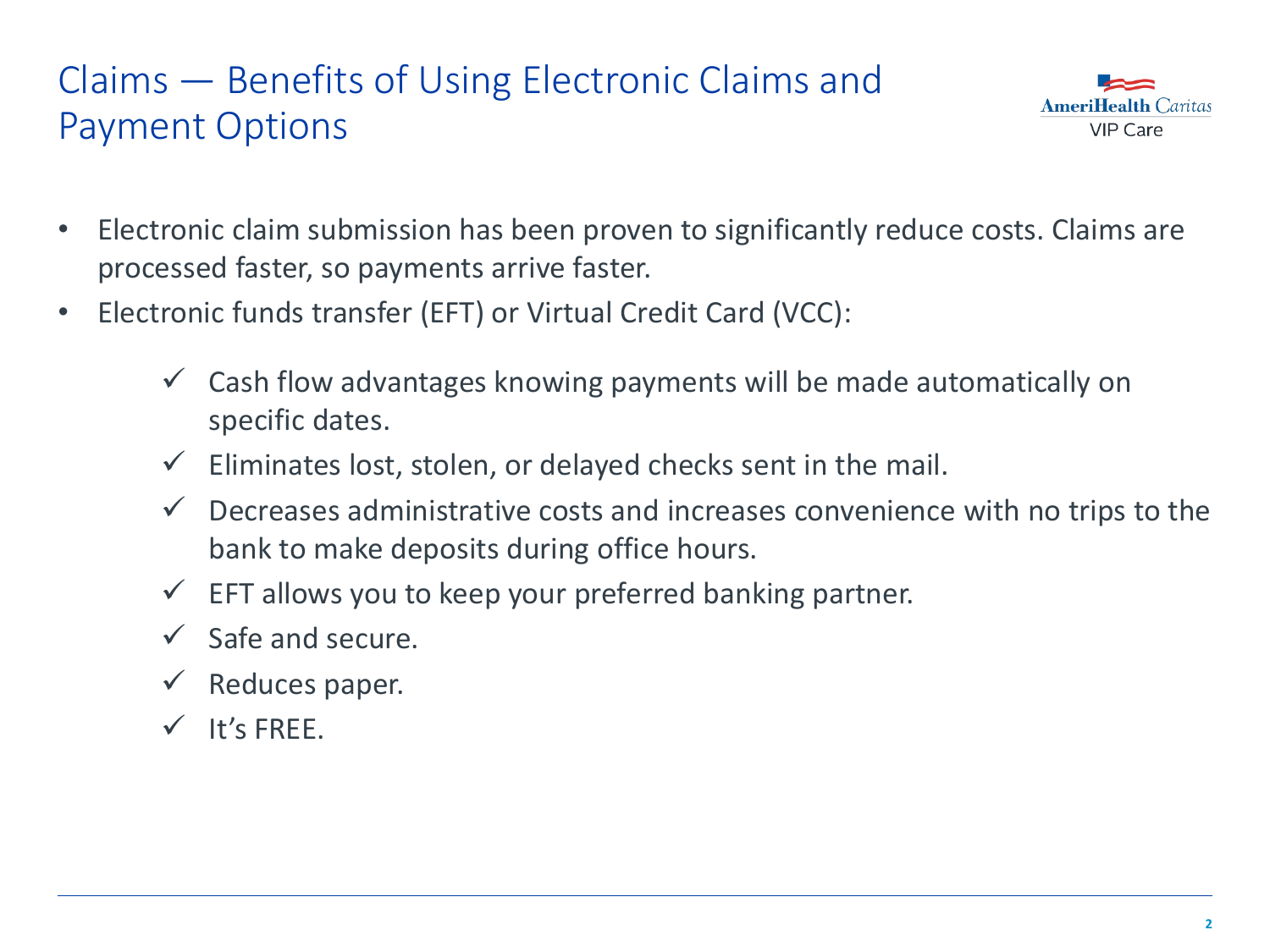# Claims — How to Sign Up for Free Electronic Claim Processing



AmeriHealth Caritas VIP Care partners with Change Healthcare to provide free electronic claims submission.

- Claims can be submitted electronically through Change Healthcare, or another clearinghouse.
- Contact your Practice Management System Vendor or EDI clearinghouse to inform them that you wish to initiate electronic claim submissions to AmeriHealth Caritas VIP Care.
- Providers are not required to enroll with Change Healthcare to submit electronic claims if they are already using another EDI vendor to submit claims electronically.
- Change Healthcare's toll-free number is 1-877-363-3666.
- AmeriHealth Caritas VIP Care payer ID is **77062**.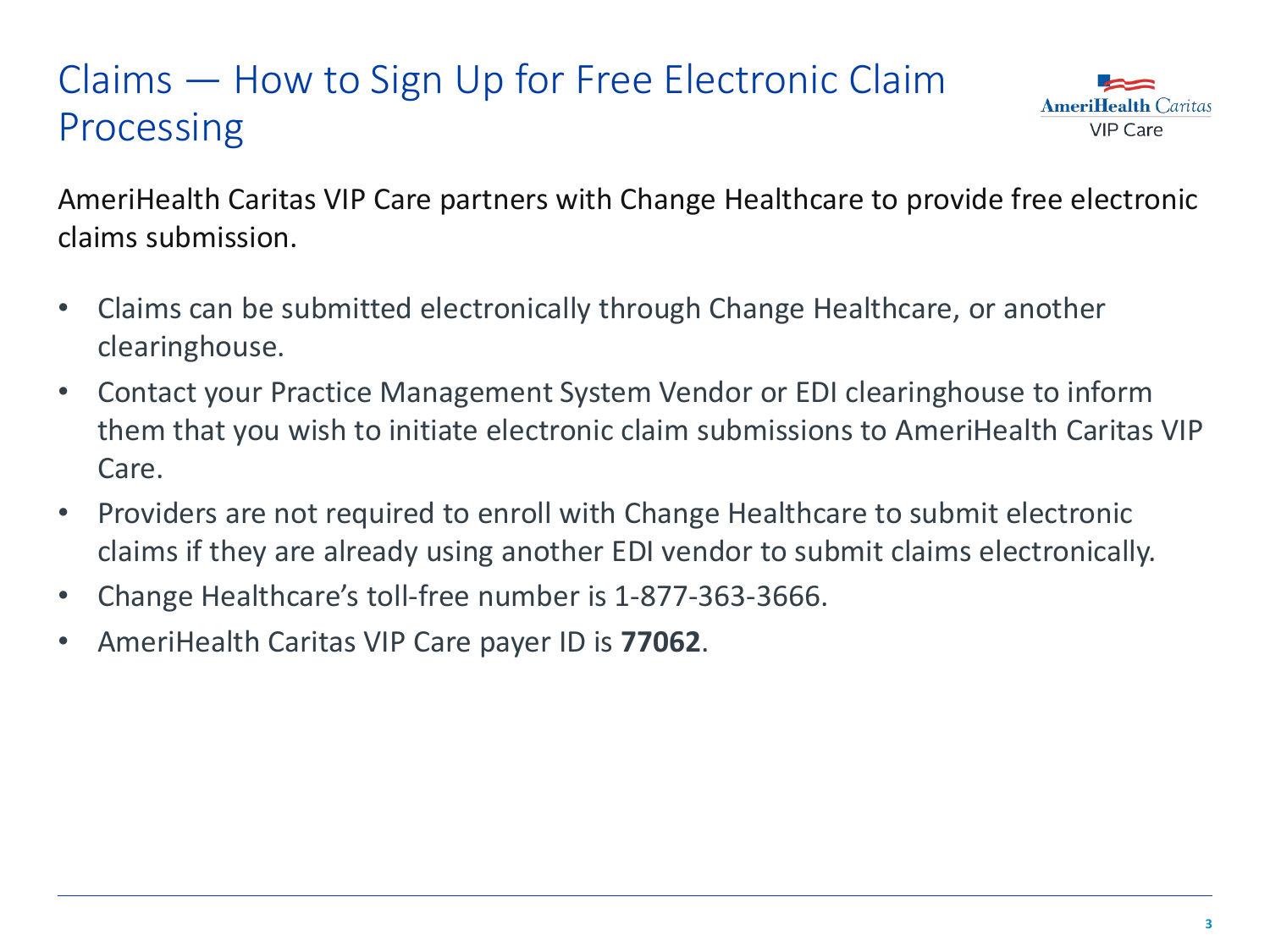#### Claims — Direct Entry Claims Submissions



Providers can submit claims directly to Change Healthcare through WebConnect. This service provides two methods for submitting claims:

- Key them in manually or import batches of claims.
- There is no cost to manually key claims in using WebConnect, but claims must be entered one at a time.
- For practices with high claim volume, batches of claims may be imported via WebConnect, but there is a one-time setup fee of \$300 for this service.
- Providers should call 1-877-667-1512 and follow the appropriate prompts, or go to [Change Healthcare ConnectCenter](https://office.emdeon.com/vendorfiles/amerihealth.html) to enroll for direct submission. Change Healthcare will also provide information on their various electronic solutions, the requirements for connectivity, and setup instructions.
- Providers may also access WebConnect from our website or NaviNet.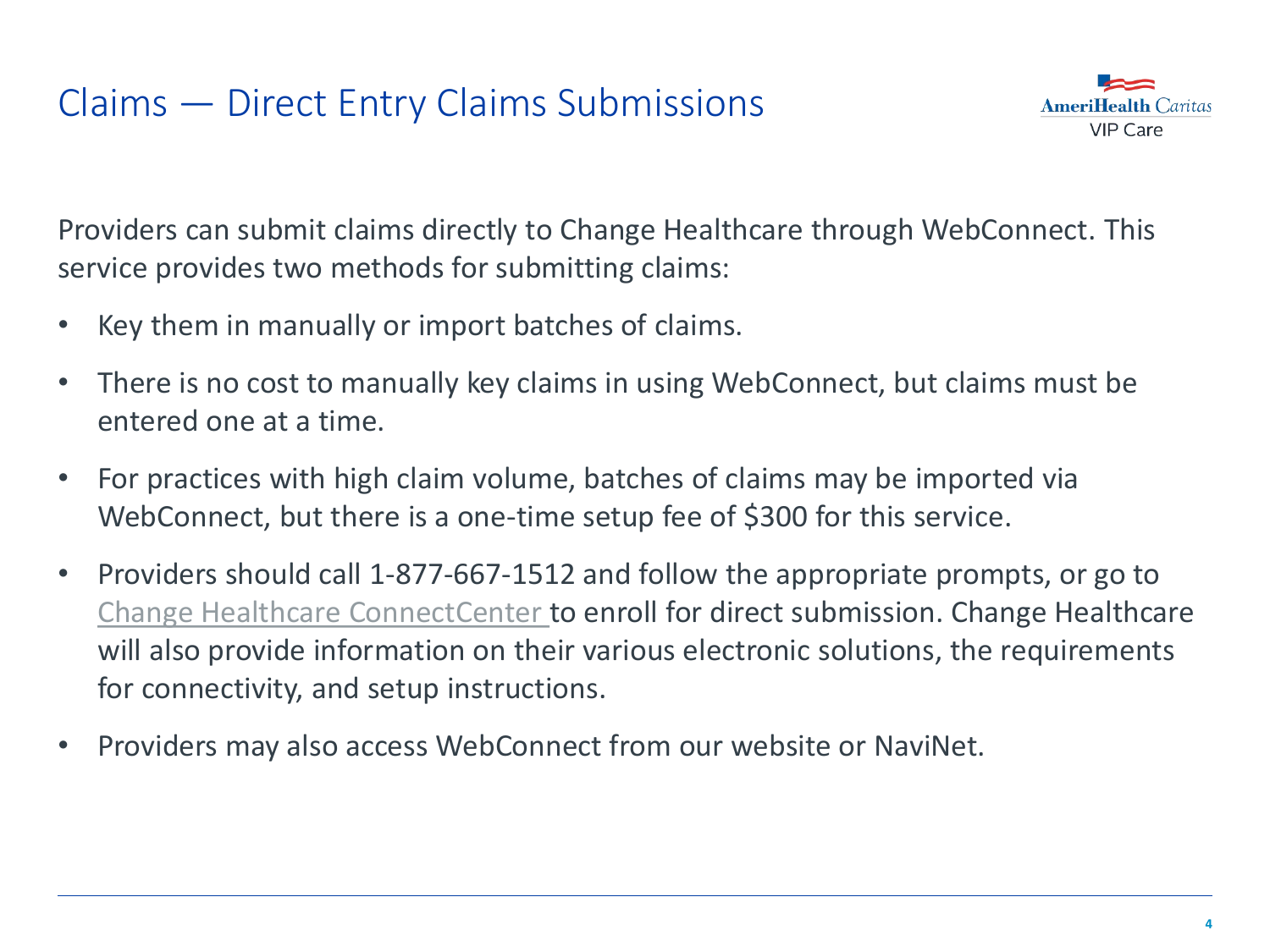#### Electronic Payment Options



Change Healthcare is partnering with ECHO Health Inc. (ECHO Health), a leading innovator in electronic payment solutions, to offer more electronic payment options to our health care providers. You can select the payment method that best suits your accounts receivable workflow:

- **Virtual Credit Card (VCC)**  ECHO Health offers virtual credit cards as an optional payment method. Virtual credit cards are randomly generated, temporary credit card numbers that are either faxed or mailed to providers for claims reimbursement. VCC payments have a number of advantages for providers:
	- $\checkmark$  You do not have to enroll or fill out multiple forms in order to receive VCC.
	- $\checkmark$  We will never request personal information, such as practice bank account information.
	- $\checkmark$  You can access your payment the day you receive the VCC.
	- $\checkmark$  Your office will receive either faxed or mailed VCC payments, each containing a VCC with a number unique to that payment transaction, an instruction page for processing, and a detailed Explanation of Payment /Remittance Advice (EOP/RA).

Normal transaction fees apply based on your merchant acquirer relationship. If you do not wish to receive your claim payments through VCC, you can opt out by contacting ECHO Health at 1-888-492- 5579.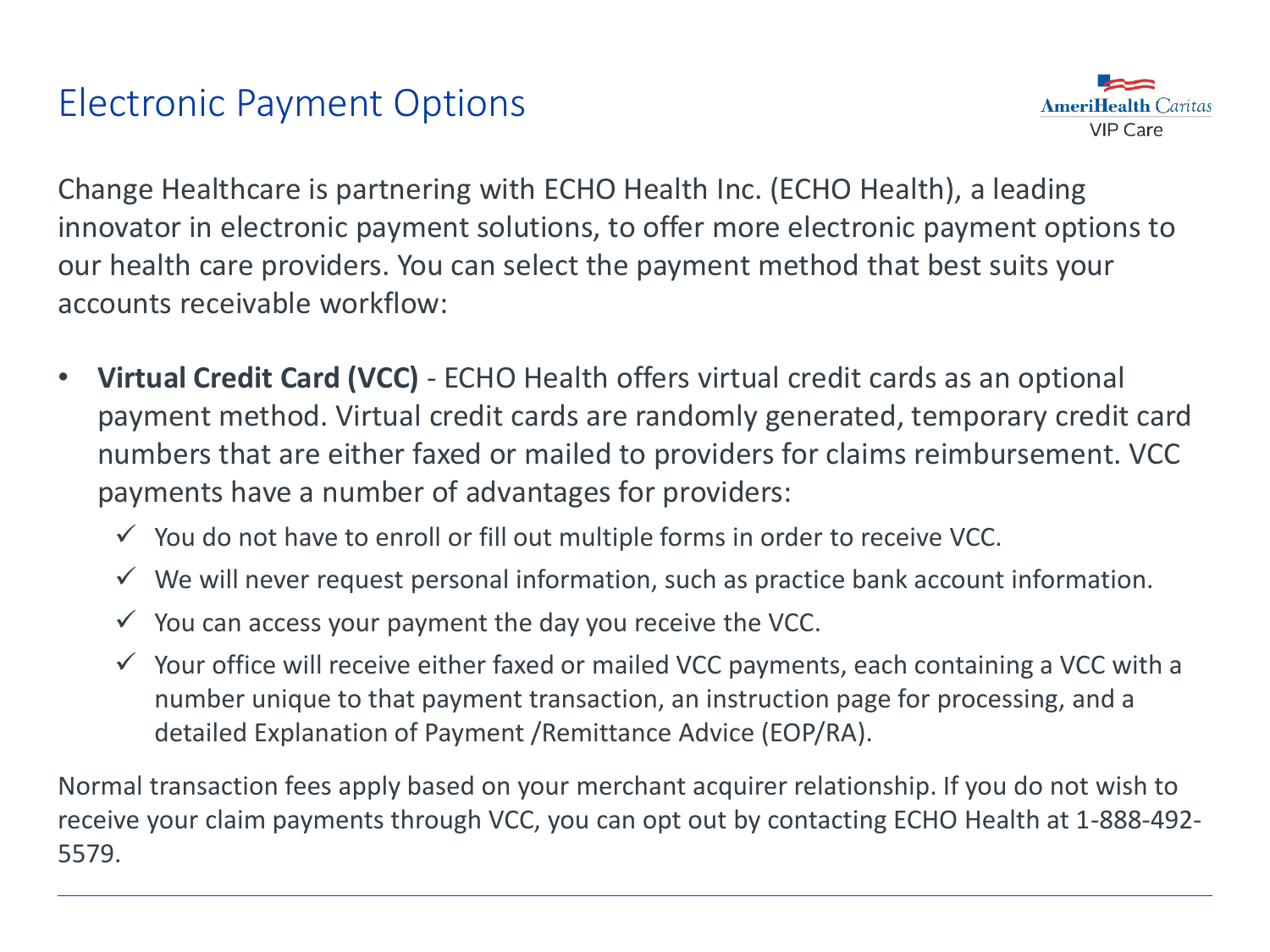# Electronic Payment Options - Continued



- **Electronic funds transfers (EFT)** allow you to receive your payments directly in the bank account you designate rather than receiving them by VCC or paper check. When you enroll in EFT, you will automatically receive electronic remittance advices (ERAs) for those payments. All generated ERAs and a detailed explanation of payment for each transaction will also be available on the ECHO provider portal ([http://www.providerpayments.com\)](http://www.providerpayments.com/). If you are new to EFT, you will need to enroll with ECHO Health for EFT from AmeriHealth Caritas VIP Care.
	- $\checkmark$  To sign up to receive EFT from AmeriHealth Caritas VIP Care, visit: [https://enrollments.ECHOhealthinc.com/efteradirect/enroll](https://enrollments.echohealthinc.com/efteradirect/enroll). **There is no fee for this service**.
	- $\checkmark$  To sign up to receive EFT from all of your payers that process payments on the Settlement Advocate platform, visit [https://enrollments.ECHOhealthinc.com .](https://enrollments.echohealthinc.com/) **A fee for this service may be required.**
	- $\checkmark$  Please note: Payment will appear on your bank statement from PNC Bank and ECHO as "PNC — ECHO."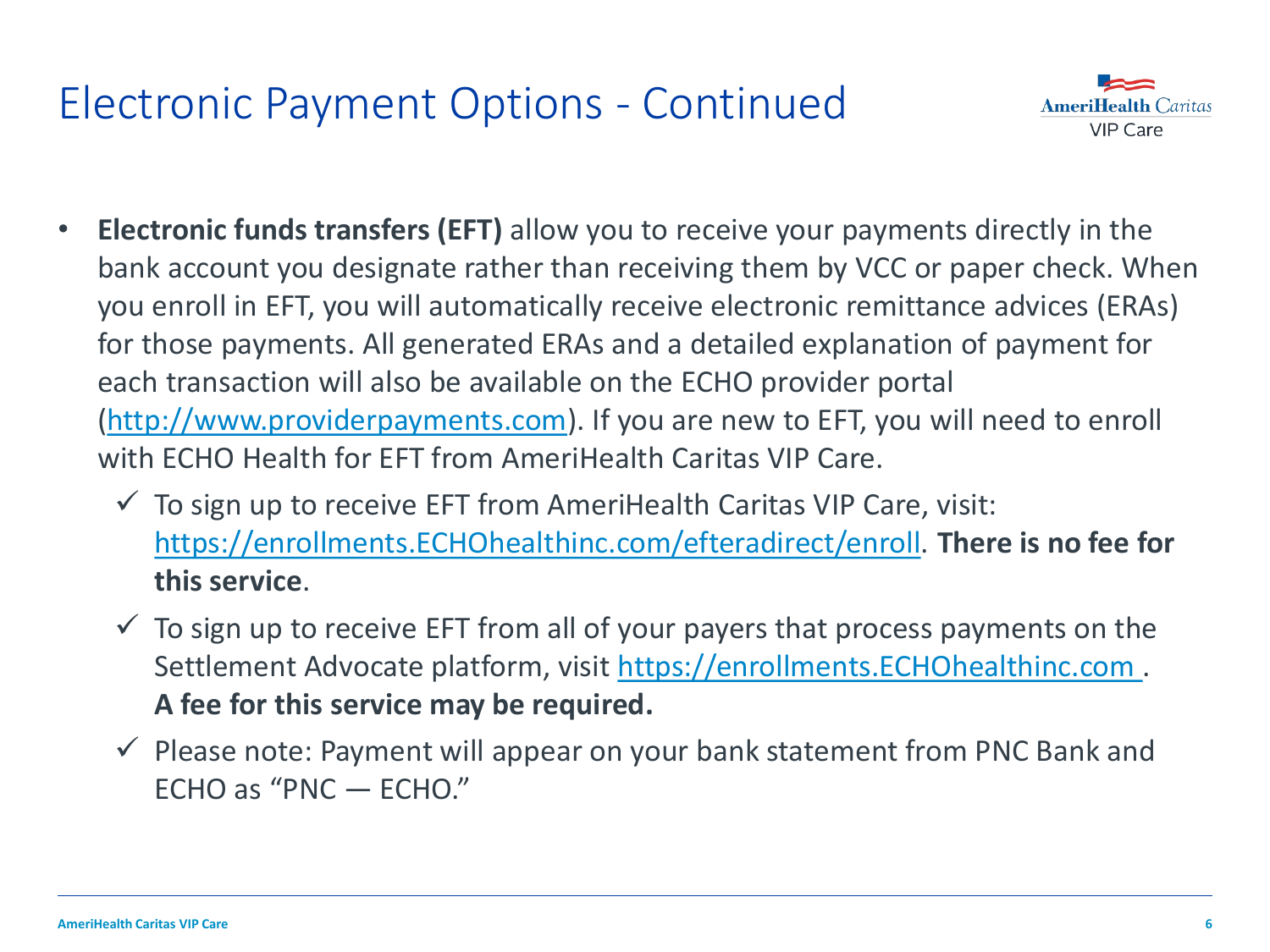#### Claims — How to Submit Paper Claims



Provider may submit new and corrected paper claims to:

AmeriHealth Caritas VIP Care Claims Processing Department P.O. Box 7143 London, KY 40742-7143

Medicaid-only services and appropriate secondary payments (such as part A deductible and coinsurance) should be sent to Pennsylvania Medicaid or appropriate Community Health Choices plan.

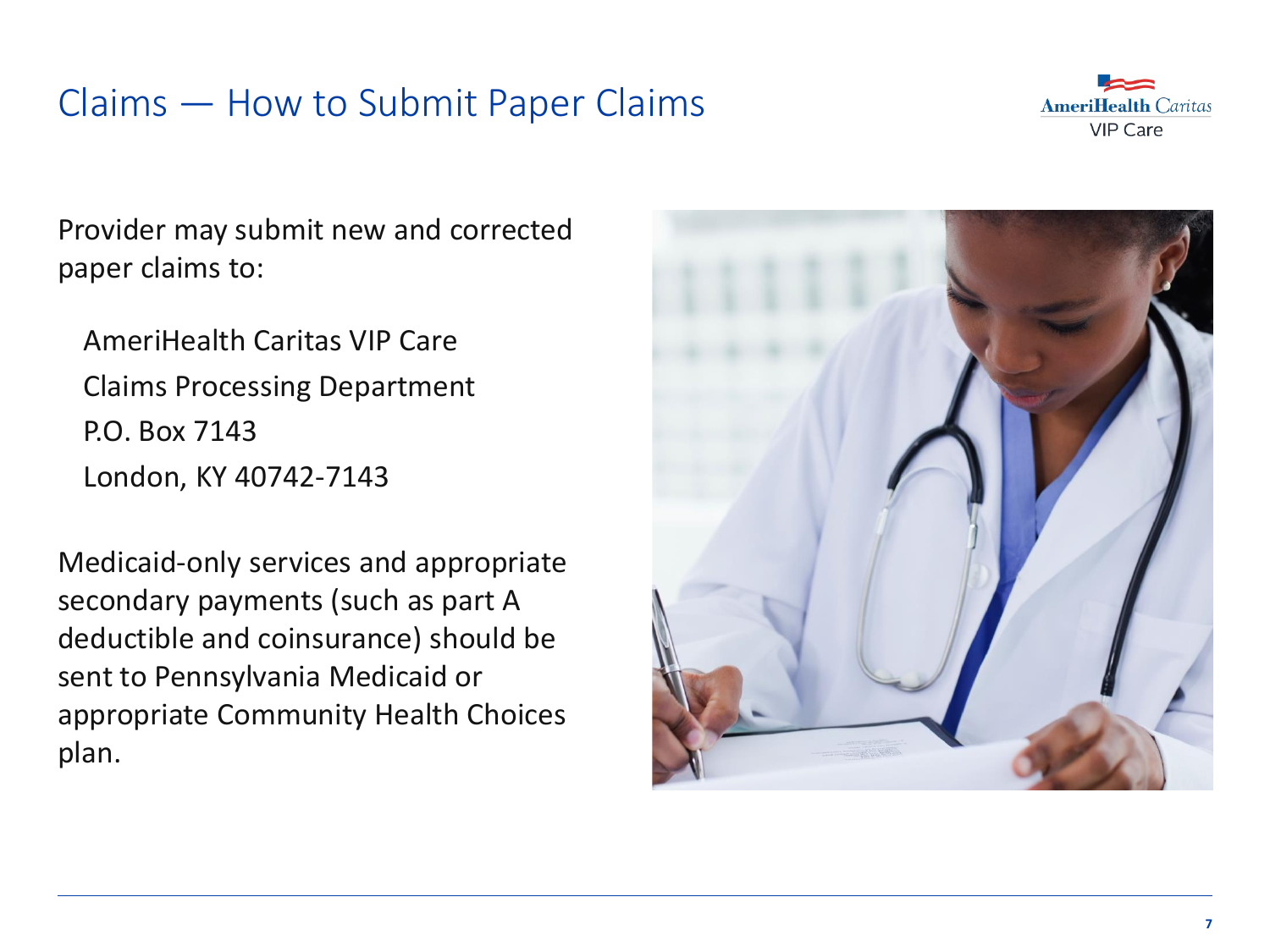### Claims — Claims Processing Time Frames





- AmeriHealth Caritas VIP Care processes electronic claims in fourteen (14) calendar days and paper claims in thirty (30) calendar days.
- Providers have 365 days from the date of service to submit claims.
- Real-time claim status is available via NaviNet or by calling Provider Services at 1-800-521-6007.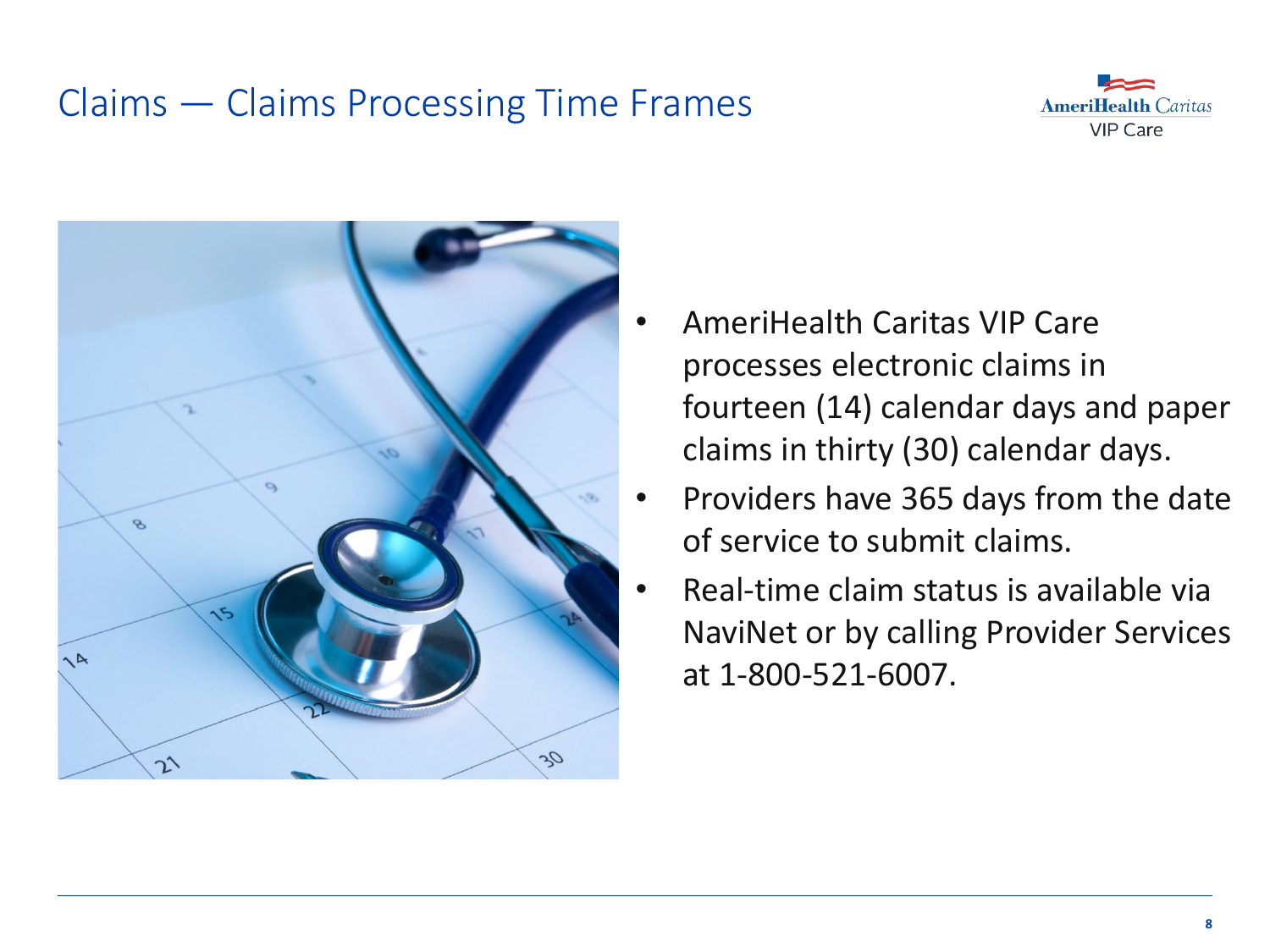# Claims — Provider Claim Inquiry/Dispute



If a AmeriHealth Caritas VIP Care provider has an inquiry, such as claim status, or a dispute regarding the way a claim was processed or adjudicated, the provider should do the following:

- Inquires and disputes may be made by calling Provider Services.
- Disputes can also be submitted by completing a provider dispute form, which is located on the AmeriHealth Caritas VIP Care Plan website under the Provider Resources tab.
- If the form is not used, you must include the following:
	- 1. Submitter contact information (name, phone number)
	- 2. Provider information (name, phone number, NPI number, Tax ID number)
	- 3. Member information (name, DOB, member ID number)
	- 4. Claim information (claim number, DOS, billed amount)
	- 5. Reason for dispute
	- 6. Any documentation which supports your position that the plan's reimbursement is not correct
- Disputes should be submitted within 180 days of the initial remittance advice to:

AmeriHealth Caritas VIP Care Claims Processing Department P.O. Box 7143 London, KY 40742-7143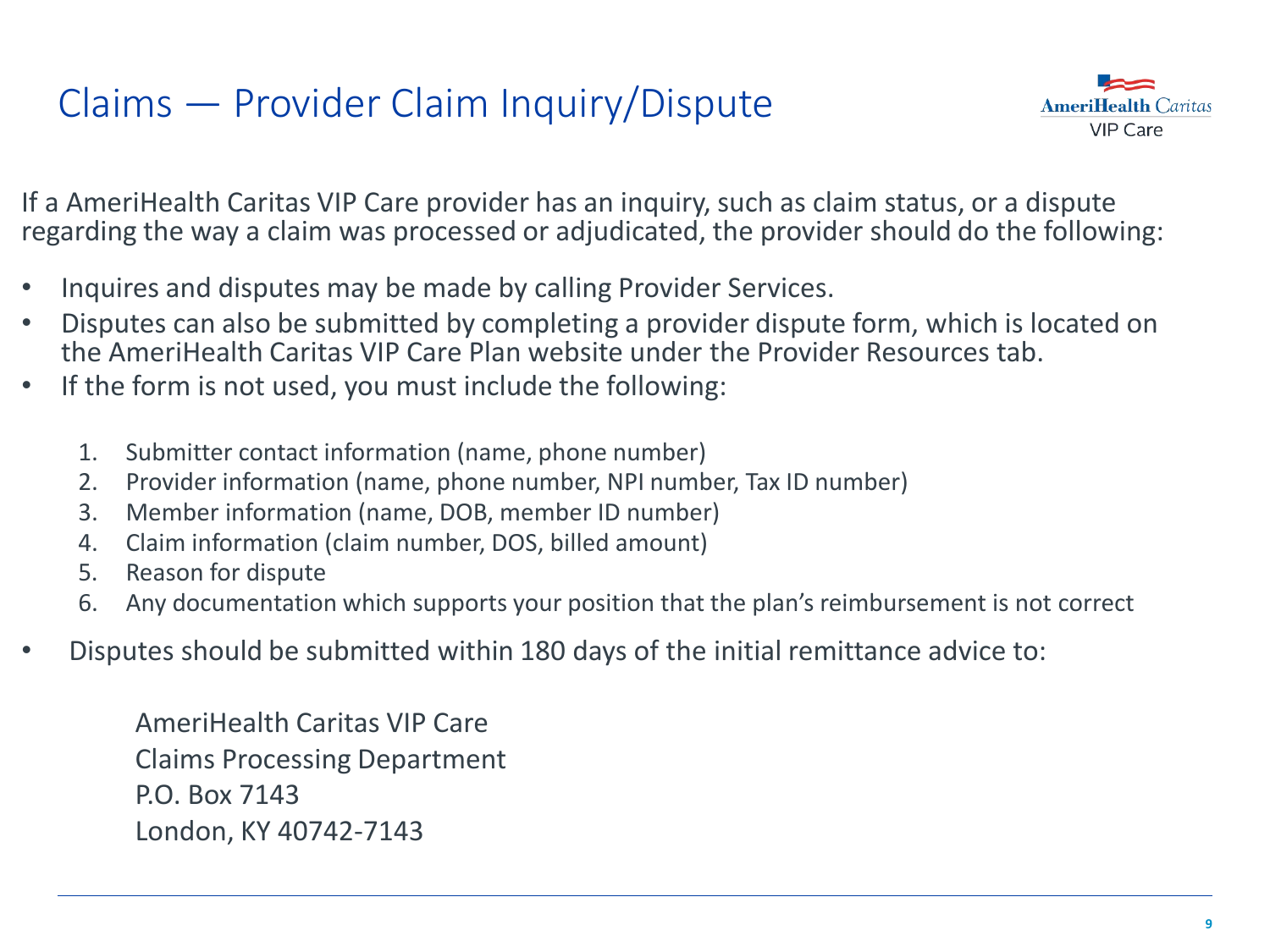#### Claims — Provider Claim Inquiry/Disputes Form





#### **Provider Claim Dispute Form**

A dispute is a request from a health care provider to change a decision made by AmeriHealth Caritas VIP Care related to claim payment or denial for services already provided. A provider dispute is not a pre-service appeal of a denied or reduced authorization for services or an administrative complaint.

A provider may dispute the claim within 180 days from the date of the denial or payment.

| Submitter contact information |               |
|-------------------------------|---------------|
| Name (last, first):           | Phone number: |

| <b>Provider information</b>        |                                 |
|------------------------------------|---------------------------------|
| Name (last, first):                | Phone number:                   |
| NPI number:                        | Tax ID:                         |
| $\Box$ I am an in-network provider | I am an out-of-network provider |

| <b>Member information</b> |                       |
|---------------------------|-----------------------|
| Name (last, first):       | Member date of birth: |
| Member ID:                |                       |

| <b>Claim information</b> |                   |
|--------------------------|-------------------|
| Claim number:            | Billed amount: \$ |
| Dates of services:       |                   |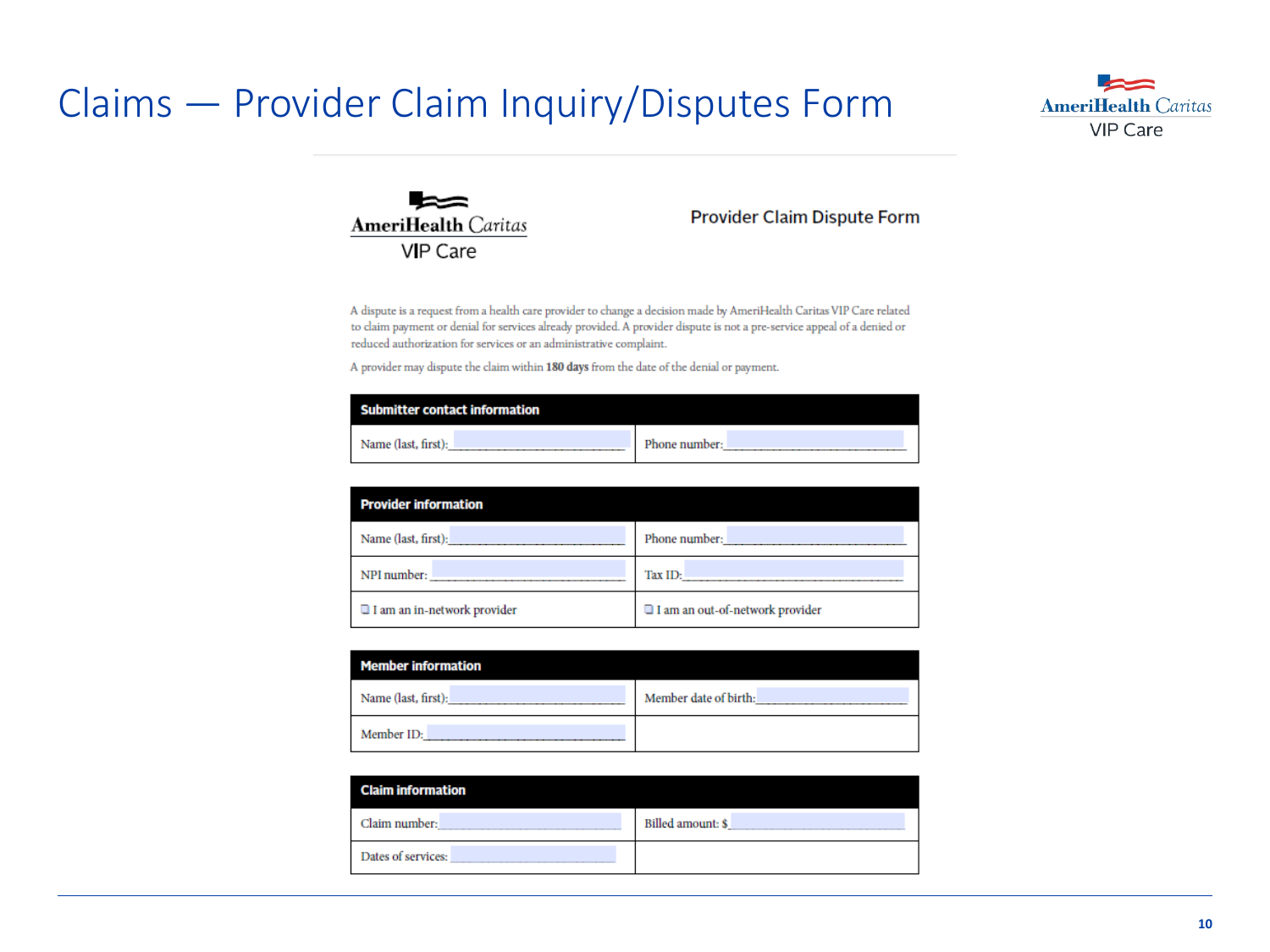#### Payment — Balance Billing Requirements



- Per Section 1902(n)(3)(B) of the Social Security Act, as modified by 4714 of the Balanced Budget Act of 1997, Medicare providers cannot collect Medicare Parts A and B deductibles, coinsurance, or copays from members enrolled as a Qualified Medicare Beneficiary (QMB).
- AmeriHealth Caritas VIP Care **members** will have no out-of-pocket responsibility for all Medicare services. Some traditional Medicaid services may require copayments, as determined by the State. Providers must accept payment for these services as payment in full and *may not balance-bill* the AmeriHealth Caritas VIP Care member.
- AmeriHealth Caritas VIP Care **providers** will have deductibles and coinsurance applied to payments.
- In the event of a balance from deductible or coinsurance, providers should submit appropriate claims to **Pennsylvania Medical Assistance**.
- Providers may also not bill for contractual disallowances and non-covered services (unless a prior written agreement was signed by the member and provider).
- All providers are encouraged to use the claims inquiry/disputes process to resolve any outstanding claims payment issues.